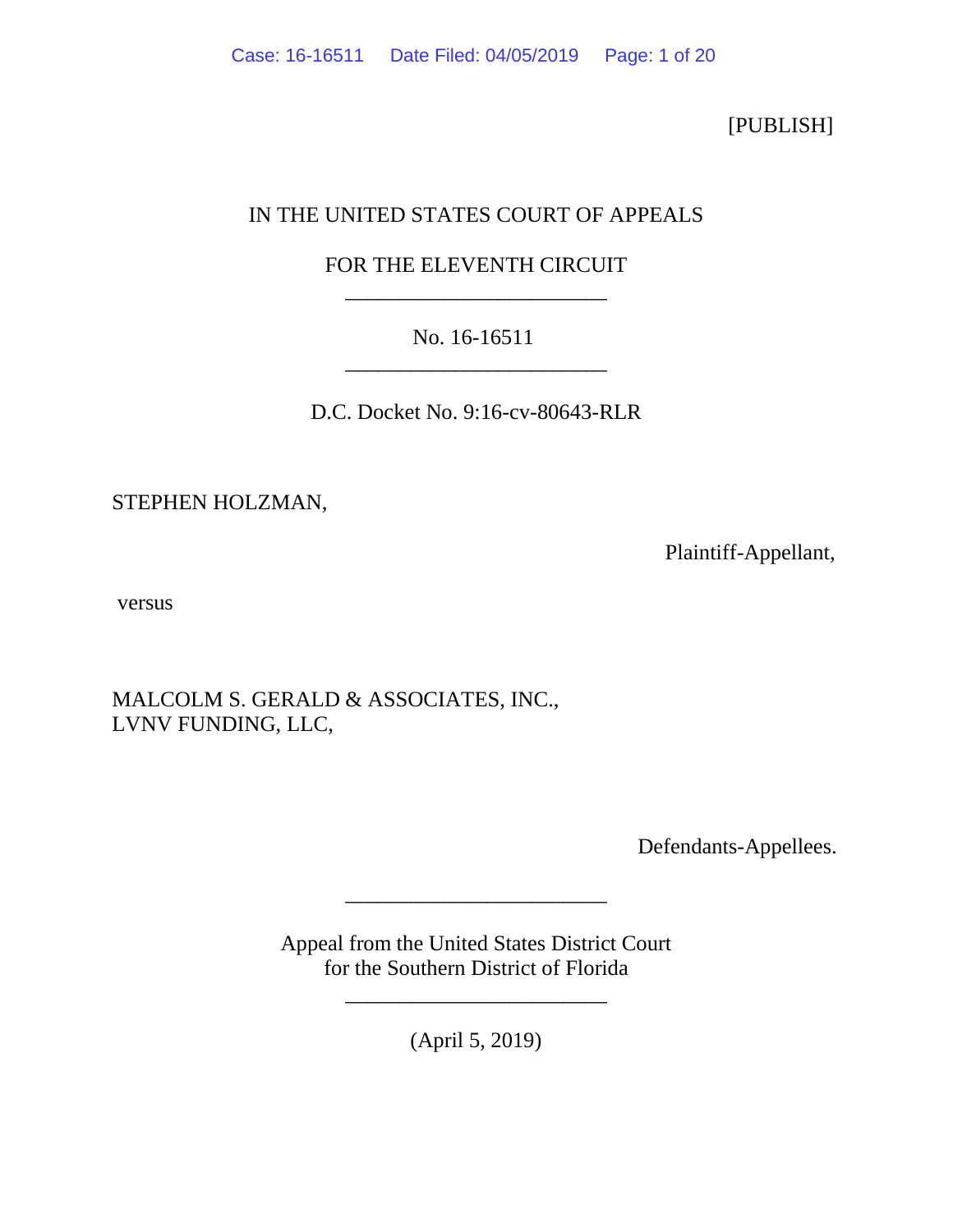Before TJOFLAT, JULIE CARNES, Circuit Judges, and KAPLAN,[\\*](#page-1-0) District Judge.

JULIE CARNES, Circuit Judge:

Plaintiff asserts claims under the federal Fair Debt Collection Practices Act ("FDCPA"), 15 U.S.C. § 1692 *et seq.*, and the Florida Consumer Collection Practices Act ("Florida Act"), Florida Statute § 559.55 *et seq.*, arising from an attempt by Defendants to collect on Plaintiff's time-barred consumer debt. As to his federal claims, Plaintiff alleges in his complaint that (1) a collection letter he received from Defendants in connection with the debt was "false, deceptive, or misleading" in violation of § 1692e of the FDCPA and (2) the general practice of attempting to collect on time-barred consumer debts is "unfair or unconscionable" in violation of § 1692f of the FDCPA. As to the claim under Florida law, Plaintiff contends that by sending the collection letter, Defendants violated the Florida Act's prohibition against asserting a legal right that is known not to exist.

Defendants filed a motion to dismiss Plaintiff's FDCPA claims pursuant to Federal Rule 12(b)(6). The district court granted the motion, agreeing with Defendants that their collection efforts did not violate either § 1692e or § 1692f of that statute. Having dismissed Plaintiff's federal claims, the court declined to exercise jurisdiction over Plaintiff's Florida Act claims. After a careful review of

<span id="page-1-0"></span> <sup>\*</sup> Honorable Lewis A. Kaplan, Senior United States District Judge for the Southern District of New York, sitting by designation.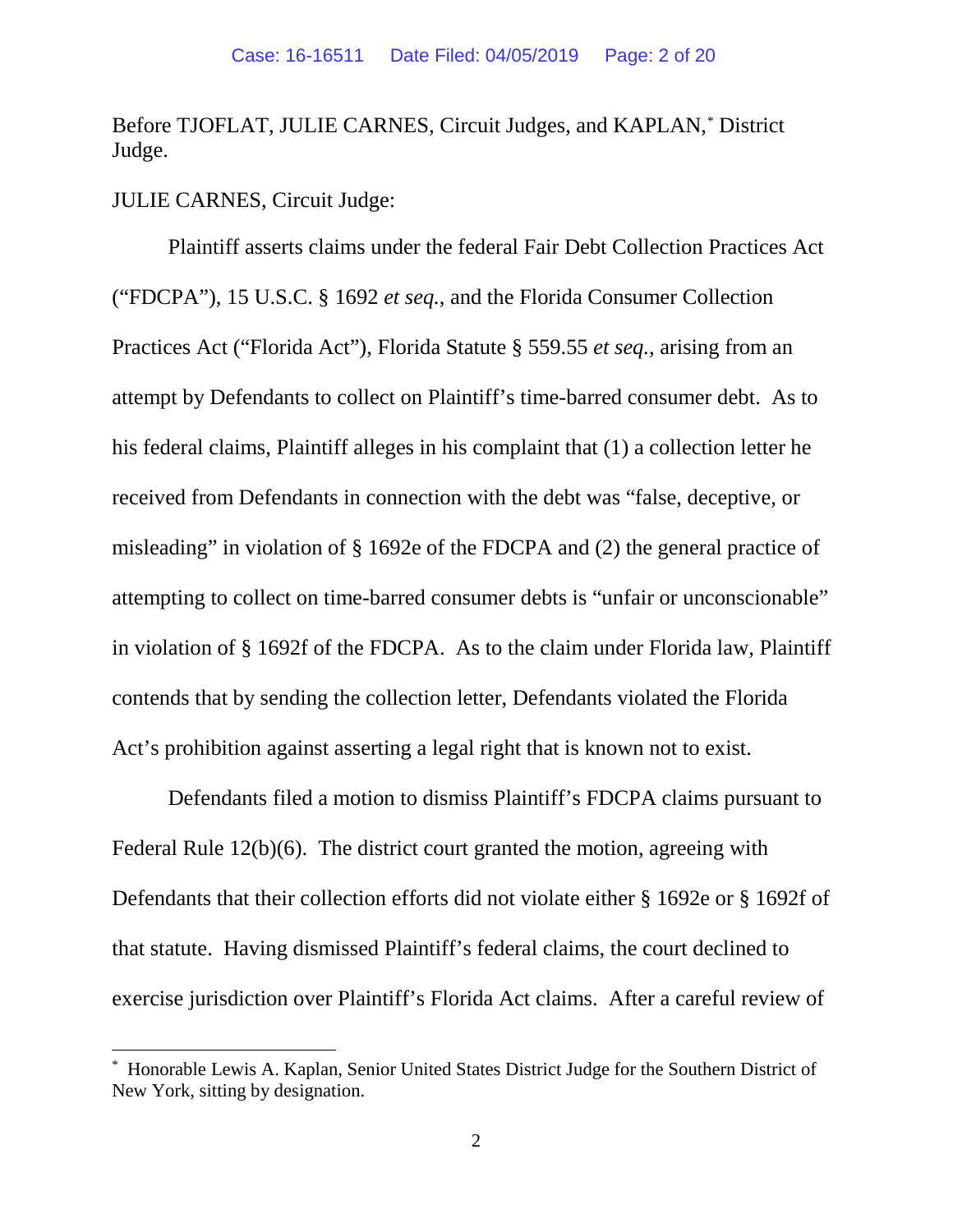the record, and with the benefit of oral argument, we **REVERSE** the district court's order dismissing Plaintiff's claim under § 1692e of the FDCPA, but **AFFIRM** the court's order dismissing Plaintiff's claim under § 1692f of that same statute. Given our ruling on Plaintiff's § 1692e FDCPA claim, we reinstate Plaintiff's Florida Act claim and **REMAND** the case to the district court for further proceedings consistent with this opinion.

#### **BACKGROUND**

Defendant LVNV Funding, LLC ("LVNV") is a debt collector that purchases and attempts to collect on time-barred debts. In 2015, LVNV purchased such a debt, which had been incurred by Plaintiff on a personal credit card years prior and had subsequently been charged off by the original creditor in 2007. LVNV retained Defendant Malcolm Gerald & Associates ("Malcolm") to collect the debt on LVNV's behalf. Like LVNV, Malcolm is a debt collector for purposes of the federal and state statutes at issue in this litigation.

In connection with its collection efforts, Malcolm sent Plaintiff a collection letter that reads, in relevant part:

> Original Creditor: HSBC BANK NEVADA, N.A. BALANCE DUE: \$869.51 Charge Off Date: 07/31/2007

## **Balance Itemization**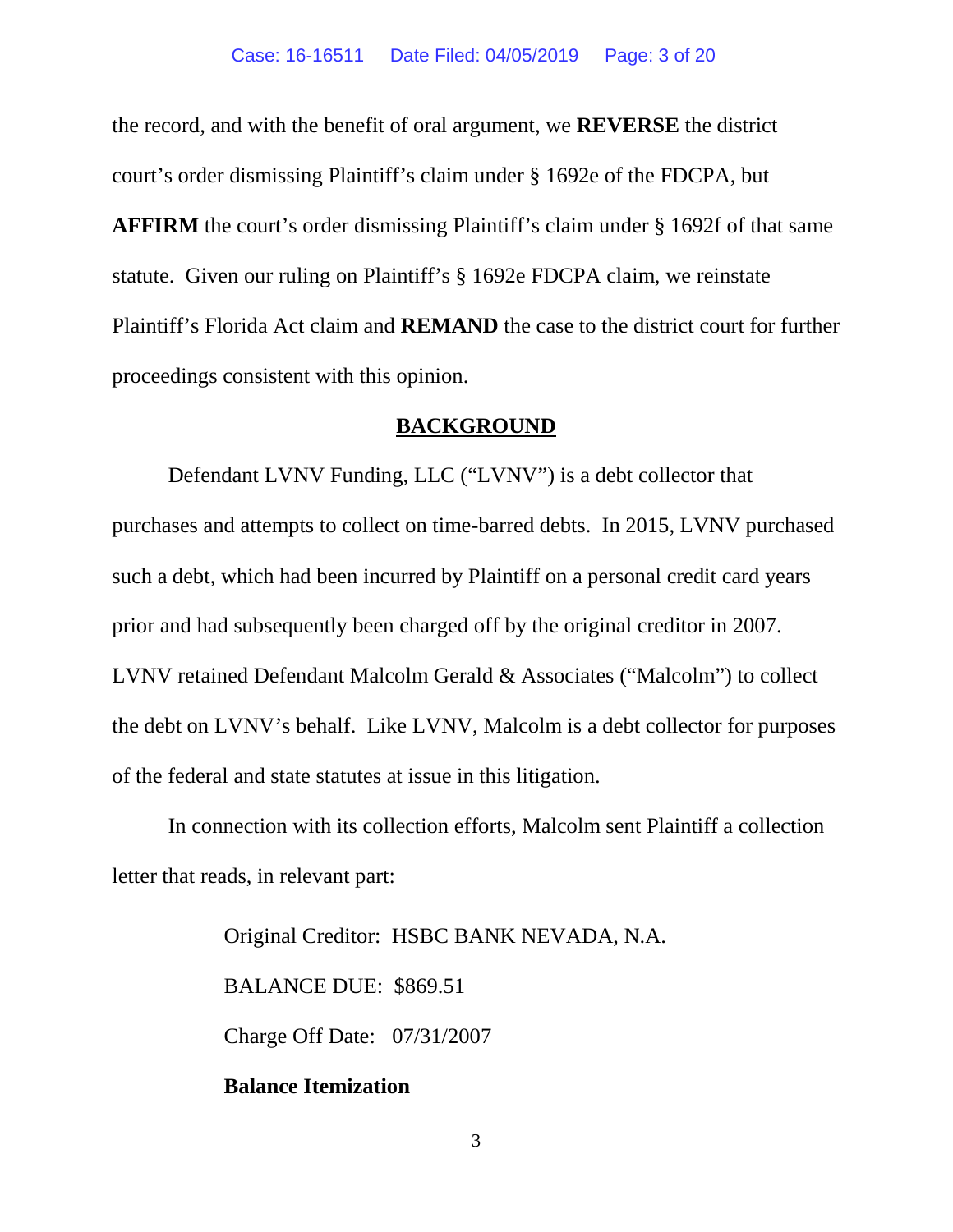Principal Balance: \$615.41

Interest Balance: \$254.10

Please be advised that LVNV FUNDING LLC, the Current Creditor-Debt Purchaser has purchased the account referenced above. LVNV FUNDING LLC has placed your account with us for collection.

Malcolm S. Gerald and Associates wants to help you resolve your delinquent account with LVNV FUNDING LLC. We would like to offer you a balance reduction to 30% of the balance due listed above. We will be able to accept \$260.85 as a reduced payment in full on your account. To take advantage of this offer, the reduced amount listed must be received in our office no later than 05/31/2015. We are not obligated to renew this offer.

This communication is from a debt collector. This is an attempt to collect a debt. Any information obtained will be used for this purpose.

Make check payable to: Malcolm S. Gerald and Associates, Inc. If you would like to pay online, you may do so at [https://msgpayments.com](https://msgpayments.com/)

After receiving this collection letter, Plaintiff filed a putative class action

complaint against Defendants asserting federal claims under the FDCPA, 15

U.S.C. § 1692 *et seq.*, and its state corollary, the Florida Consumer Collection

Practices Act, Florida Statute § 559.55 *et seq.* In support of his FDCPA claims,

Plaintiff alleged that (1) the letter was "false, deceptive, or misleading" in violation

of § 1692e of the FDCPA because it could lead a consumer to believe that there

were legal consequences to not making the requested payment when, in fact, the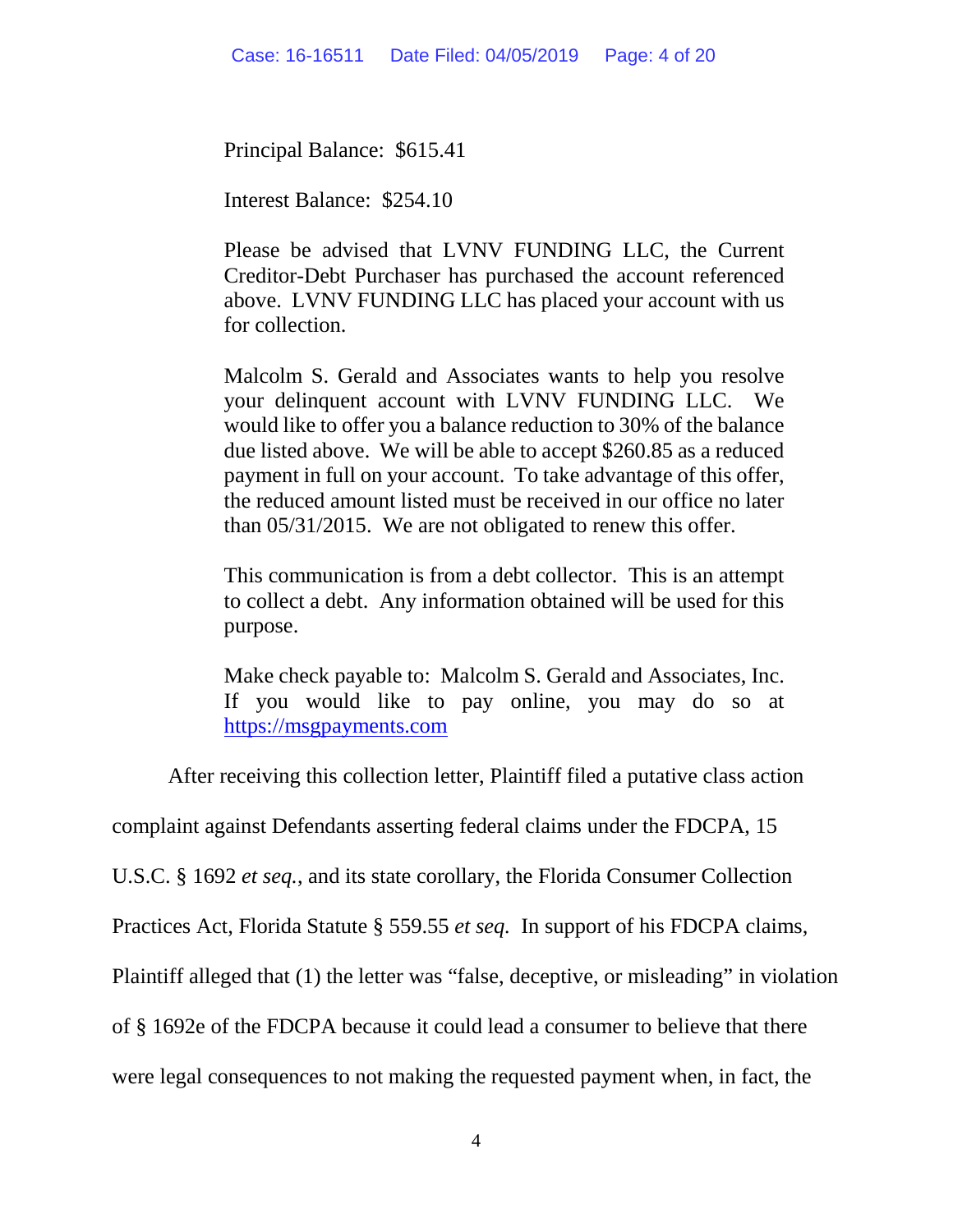statute of limitations barred legal enforcement of the debt and (2) attempting to collect on Plaintiff's time-barred debt via the letter constituted an "unfair or unconscionable" practice in violation of § 1692f of the FDCPA. Plaintiff further alleged that the letter violated the Florida Act because it falsely asserted a legal right that Defendants knew did not exist.

Defendants moved to dismiss Plaintiff's complaint pursuant to Federal Rule 12(b)(6). In an oral ruling and following a hearing on the motion, the district court dismissed Plaintiff's FDCPA claims with prejudice. In support of its ruling, the court cited *Freyermuth v. Credit Bureau Services*, *Inc.*, 248 F.3d 767 (8th Cir. 2001), *Huertas v. Galaxy Asset Management*, 641 F.3d 28 (3d Cir. 2011), and *Ehrich v. Convergent Outsourcing*, *Inc.*, 2015 WL 6470453 (S.D. Fla. Oct. 28, 2015) for the legal principle that: "the FDCPA permits debt collector[s] to see[k] voluntary repayment of . . . time-barred debt so long as the debt collector does not initiate or threaten legal action in connection with its debt collection efforts." The court determined that the letter Plaintiff received did not contain any language that could be interpreted as initiating or threatening legal action. Thus, accepting the legal principle announced in *Freyermuth*, *Huertas*, and *Ehrich*, the court concluded that Plaintiff's allegations did not assert a plausible violation of the FDCPA.

In so ruling, the district court distinguished *Daugherty v. Convergent Outsourcing*, *Inc.*, 836 F.3d 507 (5th Cir. 2016), *Buchanan v. Northland Group.*,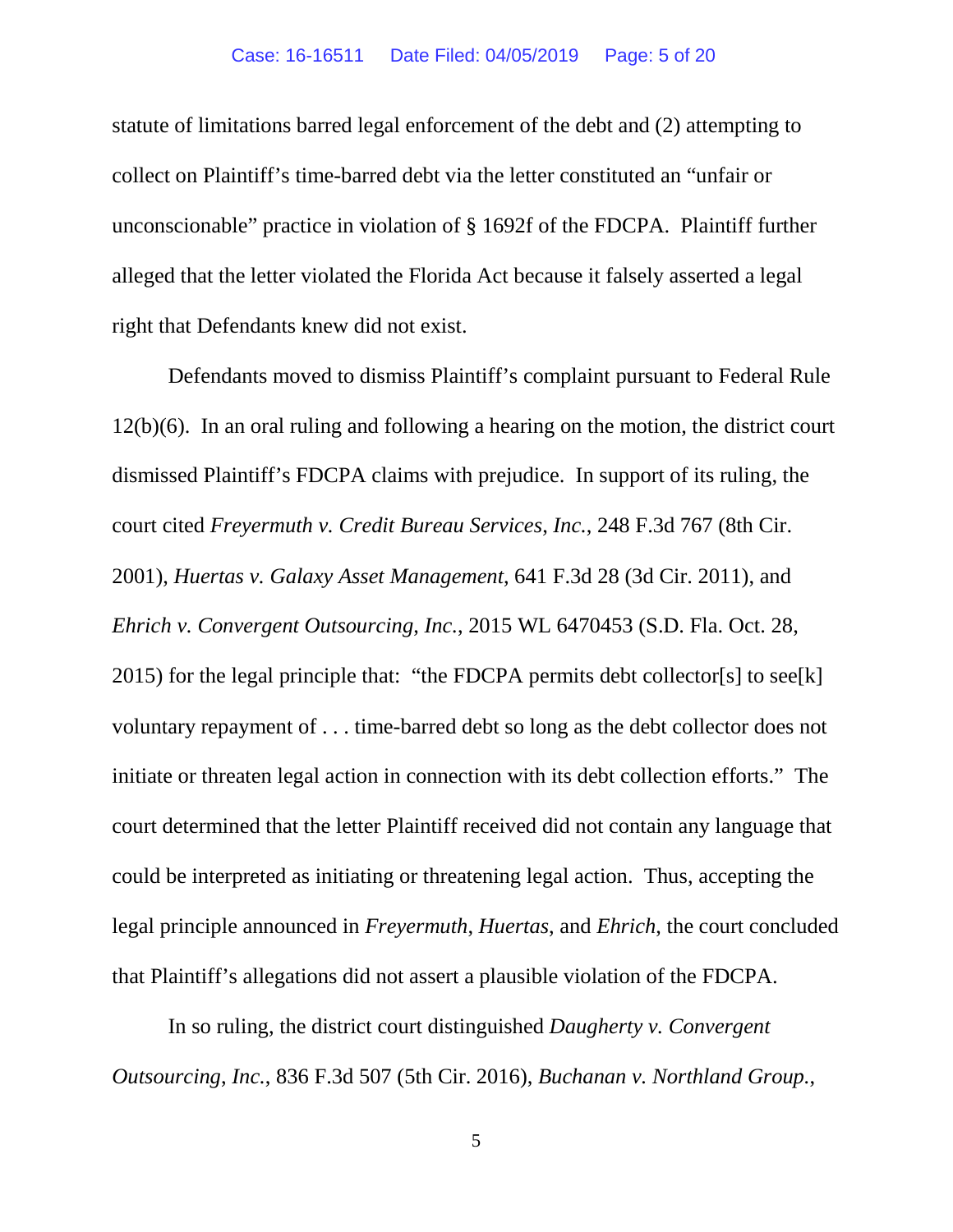*Inc.*, 776 F.3d 393 (6th Cir. 2015), and *McMahon v. LVNV Funding, LLC*, 744 F.3d 1010 (7th Cir. 2014), in which the Fifth, Sixth, and Seventh Circuits, respectively, held that a collection letter offering to "settle" a time-barred debt, but not threatening litigation, could nonetheless serve as the basis for an FDCPA claim. The district court noted that the collection letter Plaintiff received offered to "resolve" his time-barred debt, not "settle" it. According to the court, the "settle" language used in the letters at issue in *Daugherty*, *Buchanan*, and *McMahon* was more akin to a threat of legal action than the "resolve" language used in the letter Plaintiff received. Consequently, the court determined that Plaintiff could not state a viable FDCPA claim under the rationale of *Daugherty*, *Buchanan*, or *McMahon*.

Having dismissed Plaintiff's FDCPA claims, the district court declined to exercise pendant jurisdiction over Plaintiff's Florida Act claim. The court thus dismissed this claim without prejudice.

Plaintiff appeals the dismissal of his FDCPA and Florida Act claims. As noted, Plaintiff argues that he has presented a plausible claim that the collection letter he received from Defendants was "false, deceptive, or misleading" in violation of § 1692e of the FDCPA, given that the debt referenced in the letter was legally unenforceable. In addition, Plaintiff argues that the general practice of attempting to collect time-barred consumer debts is *per se* "unfair or unconscionable" in violation of § 1692f of the FDCPA. Assuming his federal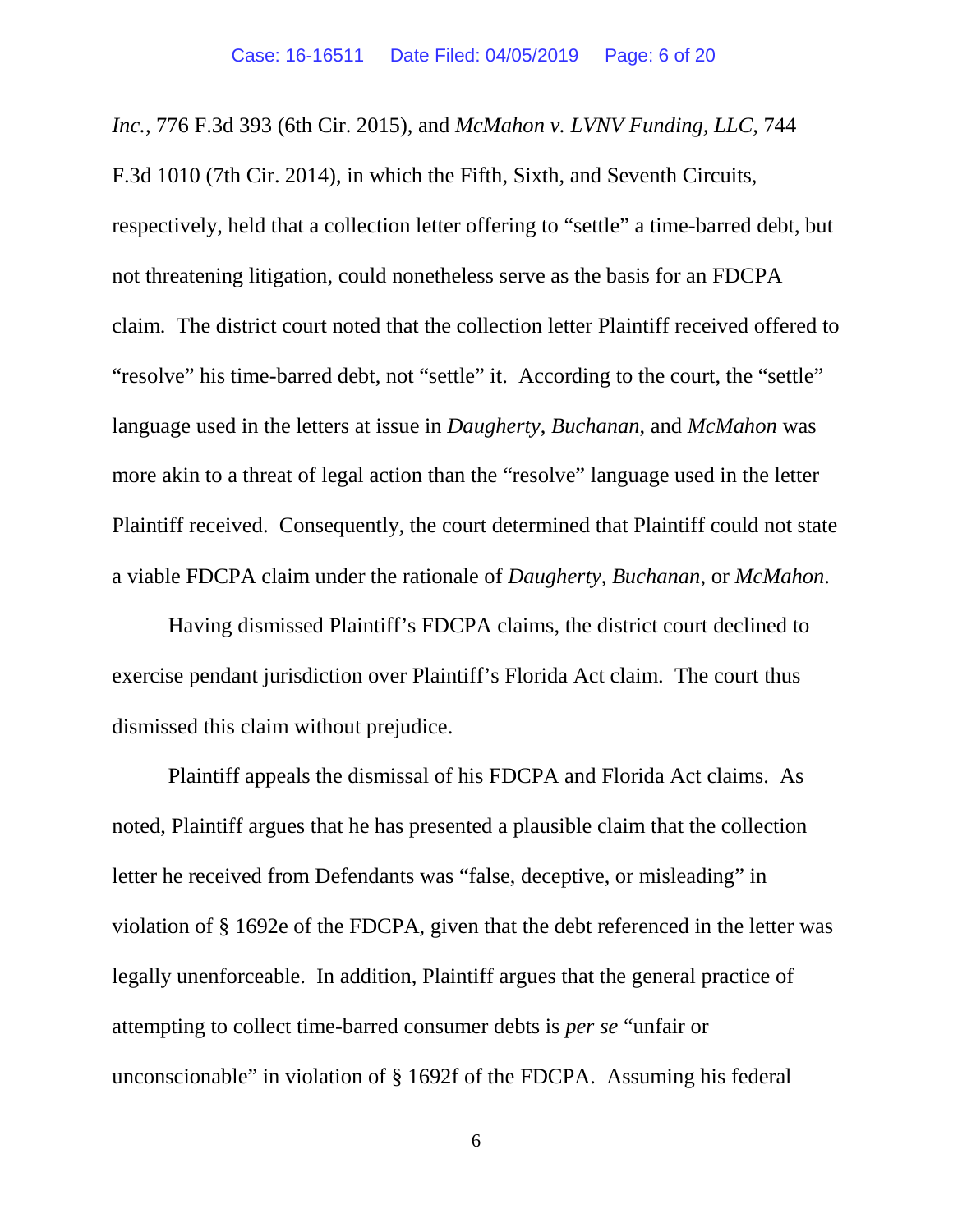claims are revived pursuant to either argument, Plaintiff asserts that his state claim should be reinstated and addressed on the merits.

## **DISCUSSION**

#### **I. Standard of Review**

We review the decision to dismiss Plaintiff's complaint pursuant to Rule 12(b)(6) *de novo*, applying the same standard as the district court. *See West v. Warden*, *Comm*'*r*, *Ala. Dep*'*t of Corr.*, 869 F.3d 1289, 1296 (11th Cir. 2017). In conducting our review, we accept the allegations in Plaintiff's complaint as true and we construe the facts in the light most favorable to his claims. *See id.*  Viewing the complaint in that manner, the relevant inquiry is whether Plaintiff has stated a "plausible claim for relief" under the FDCPA. *Ashcroft v. Iqbal*, 556 U.S. 662, 679 (2009). If he has, then the district court's order dismissing Plaintiff's FDCPA claims must be reversed and the Florida Act claim must be reinstated. *See id.*; 28 U.S.C. § 1367(a) (granting district courts supplemental jurisdiction over all claims that are "so related to claims in the action within [the] original jurisdiction [of the court] that they form part of the same case or controversy under Article  $III$ ").

### **II. Plaintiff's FDCPA Claims**

The FDCPA protects consumers from abusive debt collection practices by regulating the conduct of debt collectors. *See Crawford v. LVNV Funding LLC*,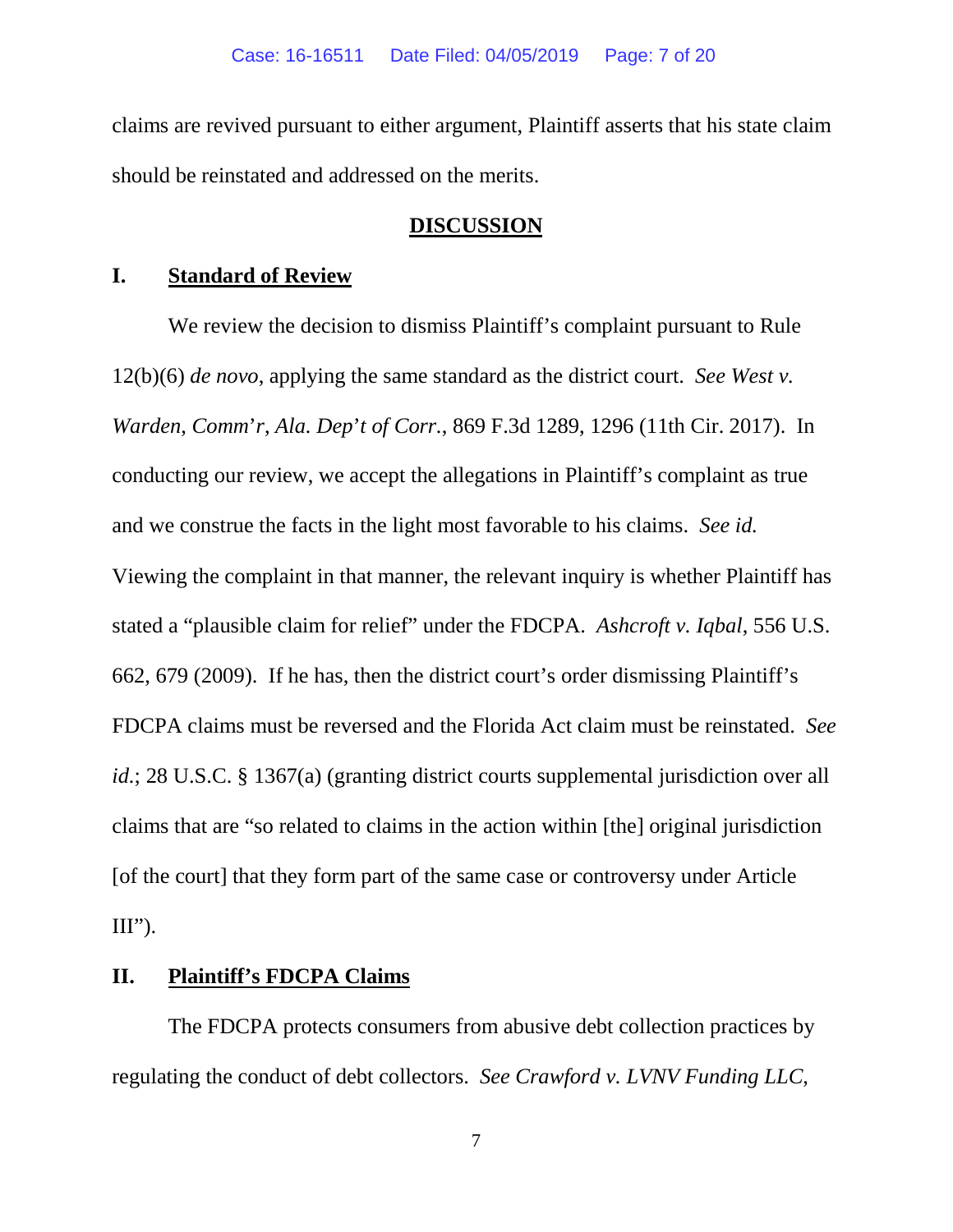758 F.3d 1254, 1257 (11th Cir. 2014) (noting that "Congress passed the FDCPA in 1977 to stop the use of abusive, deceptive, and unfair debt collection practices by many debt collectors" (internal quotation marks omitted)). To enforce its provisions, the FDCPA provides consumers with a private right of action against debt collectors who violate the Act. *See id.* at 1258.Assuming Plaintiff's allegations are true, Defendants qualify as debt collectors for purposes of the FDCPA and are thus subject to the Act's regulations. *See* 15 U.S.C. § 1692a(6) (defining "debt collector" to include "any person who . . . regularly collects or attempts to collect, directly or indirectly, debts owed or due or asserted to be owed or due another").

As noted, Plaintiff alleges (1) that the collection letter he received from Defendants was "false, deceptive, or misleading" in violation of § 1692e of the FDCPA and (2) that attempting to collect on Plaintiff's time-barred debt via the letter constituted an "unfair or unconscionable" debt collection practice in violation of § 1692f the FDCPA. The relevant inquiry at this stage of the litigation is whether Plaintiff has alleged a plausible violation of either provision. *See Iqbal*, 556 U.S. at 679. To determine whether that is so, we apply the "least-sophisticated consumer" standard. *See LeBlanc v. Unifund CCR Partners*, 601 F.3d 1185, 1193, 1201 (11th Cir. 2010) (explaining that the least-sophisticated consumer standard applies to determine whether a debt collector has violated §§ 1692e or 1692f of the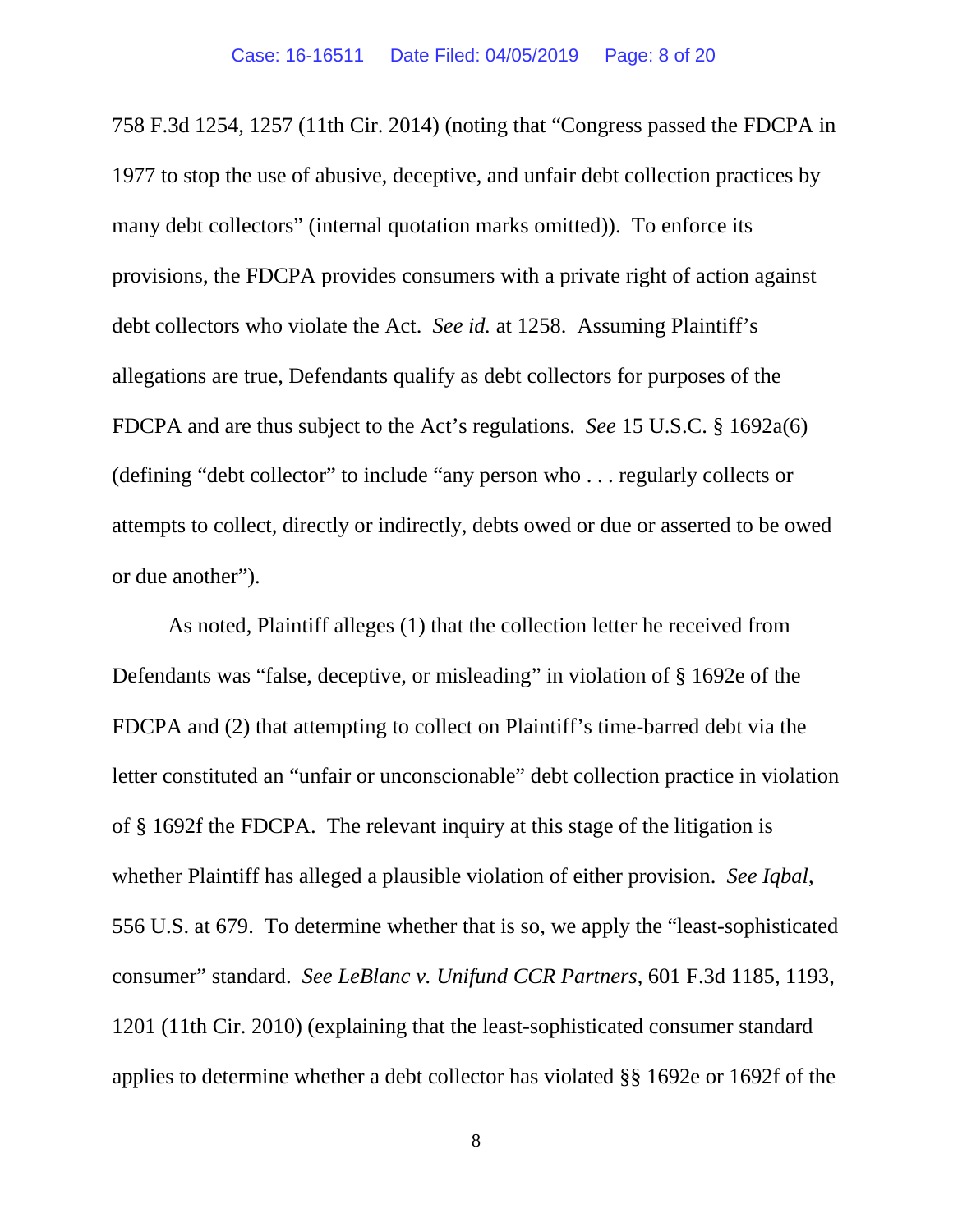FDCPA). Under that standard, a debt collector violates § 1692e by making a representation in a collection letter that would be deceptive or misleading to the "least sophisticated" recipient of the letter. *See id.* at 1193–95. Likewise, a collection practice violates § 1692f if it would be unfair or unconscionable as applied to the "least sophisticated" debtor subjected to the practice. *See id.* at 1201.

The least-sophisticated consumer standard is intended to protect "all consumers, the gullible as well as the shrewd." *Id.* at 1194 (internal quotation marks omitted). As such, the "least-sophisticated consumer" is presumed to have only a "rudimentary amount of information about the world." *Id.* Nevertheless, it is assumed that the least-sophisticated consumer will be "willing[] to read a collection notice with some care." *LeBlanc*, 601 F.3d at 1194 (internal quotation marks omitted). Moreover, the least-sophisticated consumer standard "has an objective component in that while protecting naive consumers, the standard also prevents liability for bizarre or idiosyncratic interpretations of collection notices by preserving a quotient of reasonableness." *Id.* (internal quotation marks omitted). Finally, whether a representation made in a collection letter would be deceptive or misleading to the least-sophisticated consumer, or a collection practice would be unfair or unconscionable when applied to the least-sophisticated consumer, generally is a question of fact to be decided by a jury. *See id.* at 1195, 1201.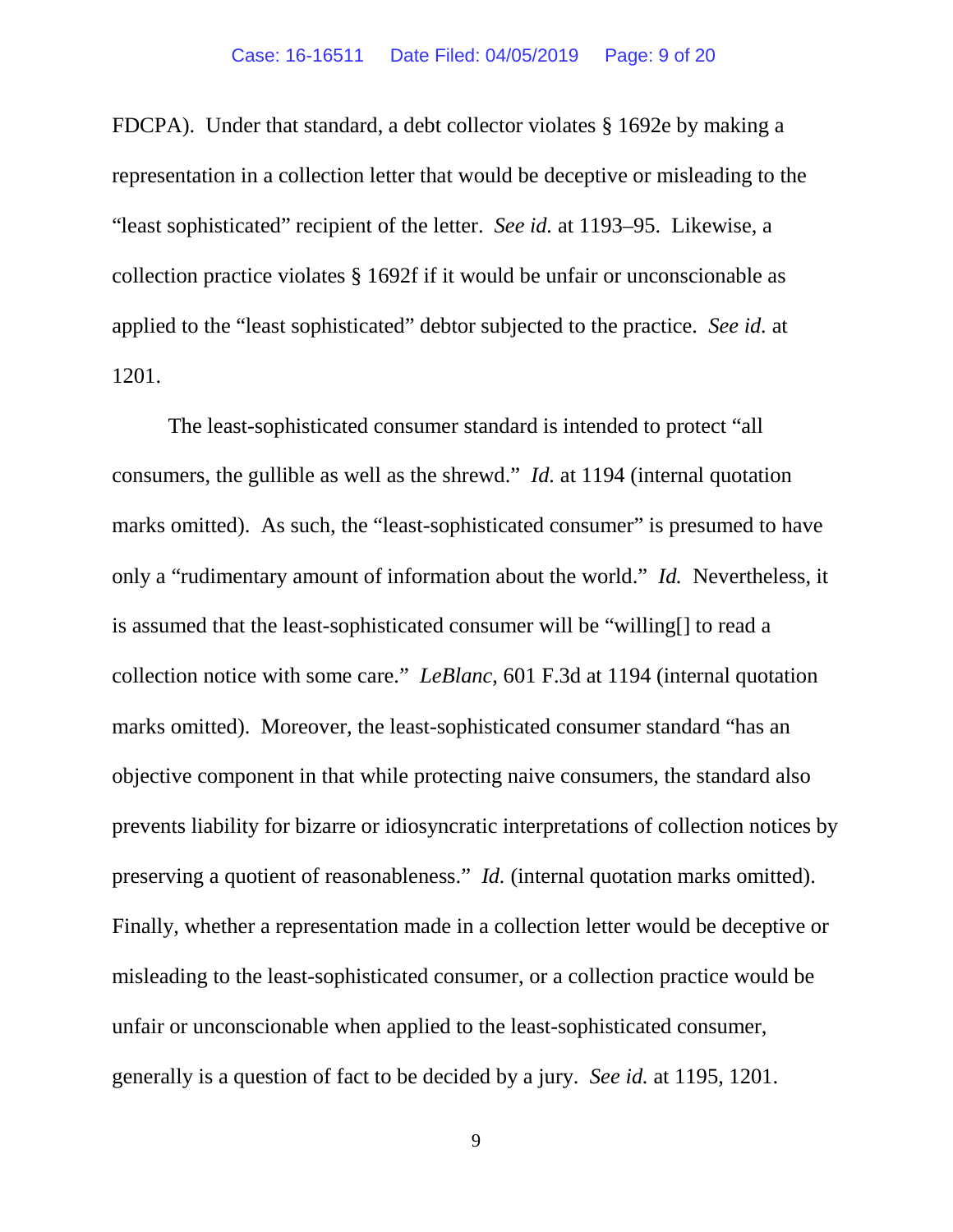## **A. The collection letter Plaintiff received plausibly could be misleading or deceptive to the "least sophisticated consumer" in violation of § 1692e.**

Section 1692e of the FDCPA states that: "A debt collector may not use any false, deceptive, or misleading representation or means in connection with the collection of any debt." 15 U.S.C. § 1692e. It then provides a non-exhaustive list of specific conduct that is prohibited, including: (1) falsely representing "the character, amount, or legal status of any debt" and (2) threatening "any action that cannot legally be taken or that is not intended to be taken." *Id.* § 1692e(2)(A), (5). There is no question that these provisions prohibit a debt collector from suing or threatening to sue on a time-barred debt, and federal courts have uniformly so held. *See Crawford*, 758 F.3d at 1259 (collecting cases). The question presented by this case asks more specifically: to what extent does the above prohibition extend beyond a threat to sue on a time-barred debt and encompass a potentially—albeit more subtly—misleading offer to "resolve" such a debt when there is no accompanying disclosure that the debt is time-barred.

This Court has not ruled on the above issue, and the appellate courts that have done so have taken different approaches. In a case factually similar to this one, the Third Circuit suggested that a threat of litigation is necessary to state a claim under § 1692e. *See Huertas*, 641 F.3d at 33. The plaintiff in *Huertas* had received a collection letter notifying him that his defaulted debt had been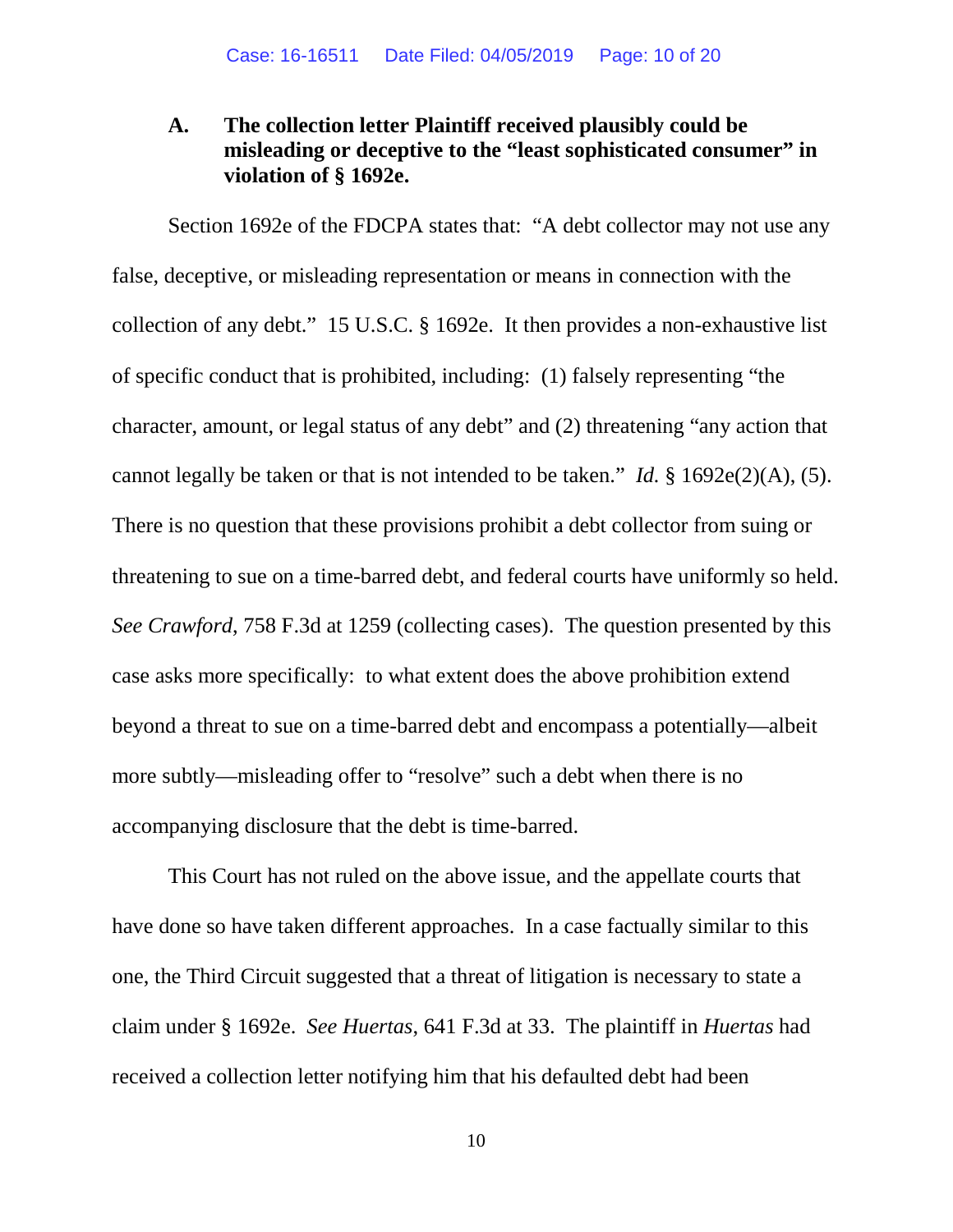reassigned and requesting him to call the debt collector to "resolve this issue." *See id.* Although the letter did not make any overtly false representations, the plaintiff argued that it was misleading as to the legal enforceability of the referenced debt, thus violating § 1692e of the FDCPA. *See id.* at 32–33. The *Huertas* Court dismissed Plaintiff's § 1692e claim, noting that the FDCPA generally permits a debt collector to seek voluntary repayment of a time-barred debt so long as it does not threaten legal action and concluding that "[e]ven the least sophisticated consumer would not understand" the letter to "threaten litigation." *Id.* at 33. The Eighth Circuit similarly has indicated that a threat to sue is necessary to establish a violation of § 1692e in this scenario. *See Freyermuth*, 248 F.3d at 771 ("[I]n the absence of a threat of litigation or actual litigation, no violation of the FDCPA has occurred when a debt collector attempts to collect on a potentially time-barred debt that is otherwise valid.").

In contrast to *Huertas* and *Freyermuth*, the Fifth, Sixth, and Seventh Circuits disagree that a collection letter referencing a time-barred debt cannot violate the FDCPA absent an express threat of litigation. *See Daugherty*, 836 F.3d at 509; *Buchanan*, 776 F.3d at 399–400; *McMahon*, 744 F.3d at 1020. In each of these cases, a debt collector sent a letter offering to "settle" the debtor's account for a percentage of the total balance. Although technically accurate in every other respect, each of these collection letters failed to disclose that the referenced debt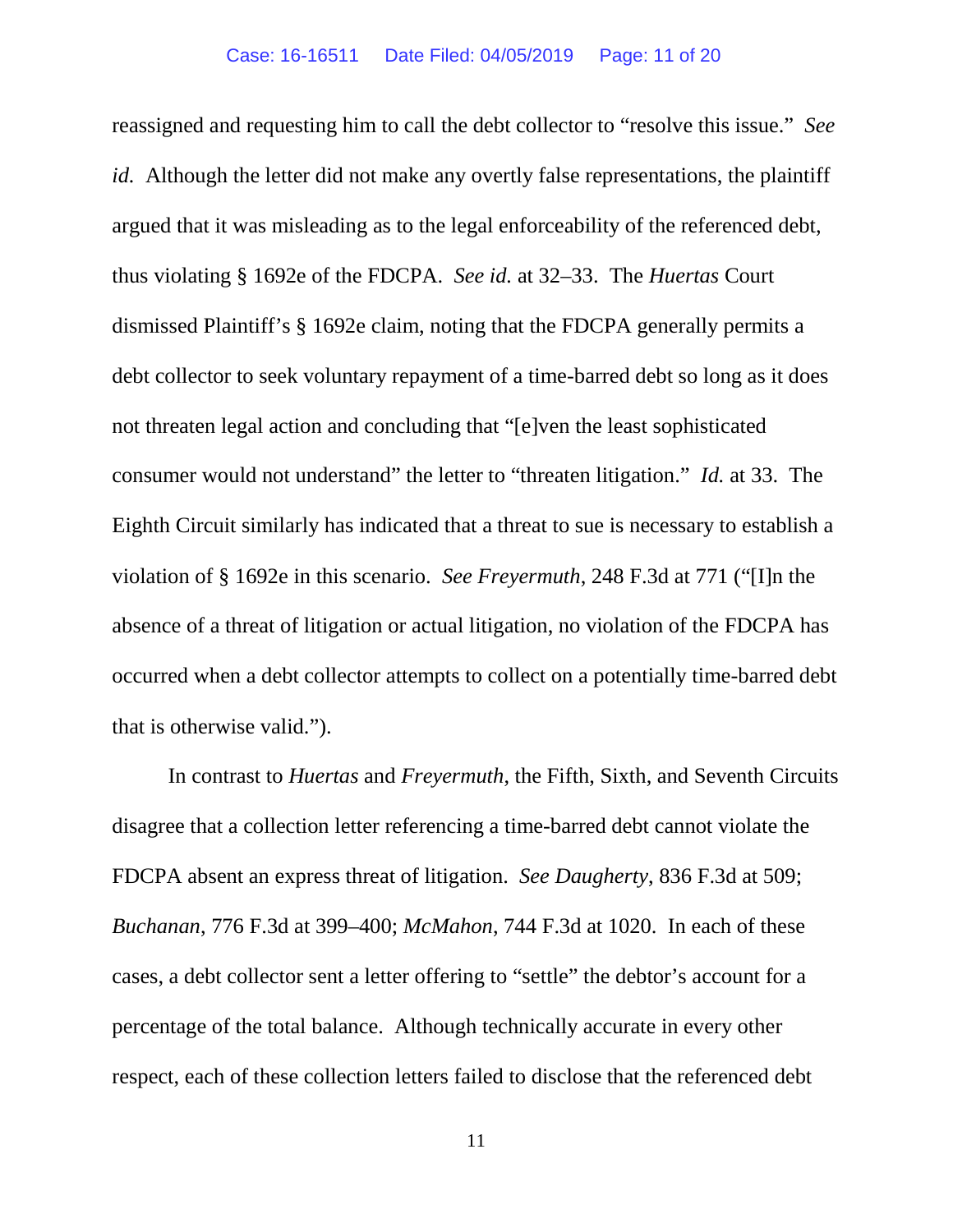was, in fact, time-barred and thus legally unenforceable. Contrary to the result reached in *Huertas* and *Freyermuth*, the appellate courts in *Daugherty*, *Buchanan*, and *McMahon* held that the debtors had stated a claim under § 1692e of the FDCPA because an offer to "settle" a time-barred debt, without an accompanying disclosure that the debt is judicially unenforceable, plausibly could mislead an unsophisticated consumer as to the legal unenforceability of the debt. *See Daugherty*, 836 F.3d at 511; *Buchanan*, 776 F.3d at 398–400; *McMahon*, 744 F.3d at 1020–21.

In reaching this conclusion, the courts in *Daugherty*, *Buchanan*, and *McMahon* recognized that, as a general matter, a creditor can seek voluntary payment of a time-barred debt. *See Daugherty*, 836 F.3d at 509 (observing that "it is not automatically unlawful for a debt collector to seek payment of a time-barred debt"); *Buchanan*, 776 F.3d at 397 ("There . . . is nothing wrong with informing debtors that a debt remains unpaid or . . . allowing them to satisfy the debt at a discount."); *McMahon*, 744 F.3d at 1020 ("[S]ome people might consider full debt re-payment a moral obligation, even though the legal remedy for the debt has been extinguished."). Nevertheless, a right to seek repayment does not confer a right to mislead. And each of these courts held that a collection letter offering to "settle" a time-barred debt could give rise to a claim under § 1692e of the FDCPA, even in the absence of an express threat of litigation. *See Daugherty*, 836 F.3d at 511;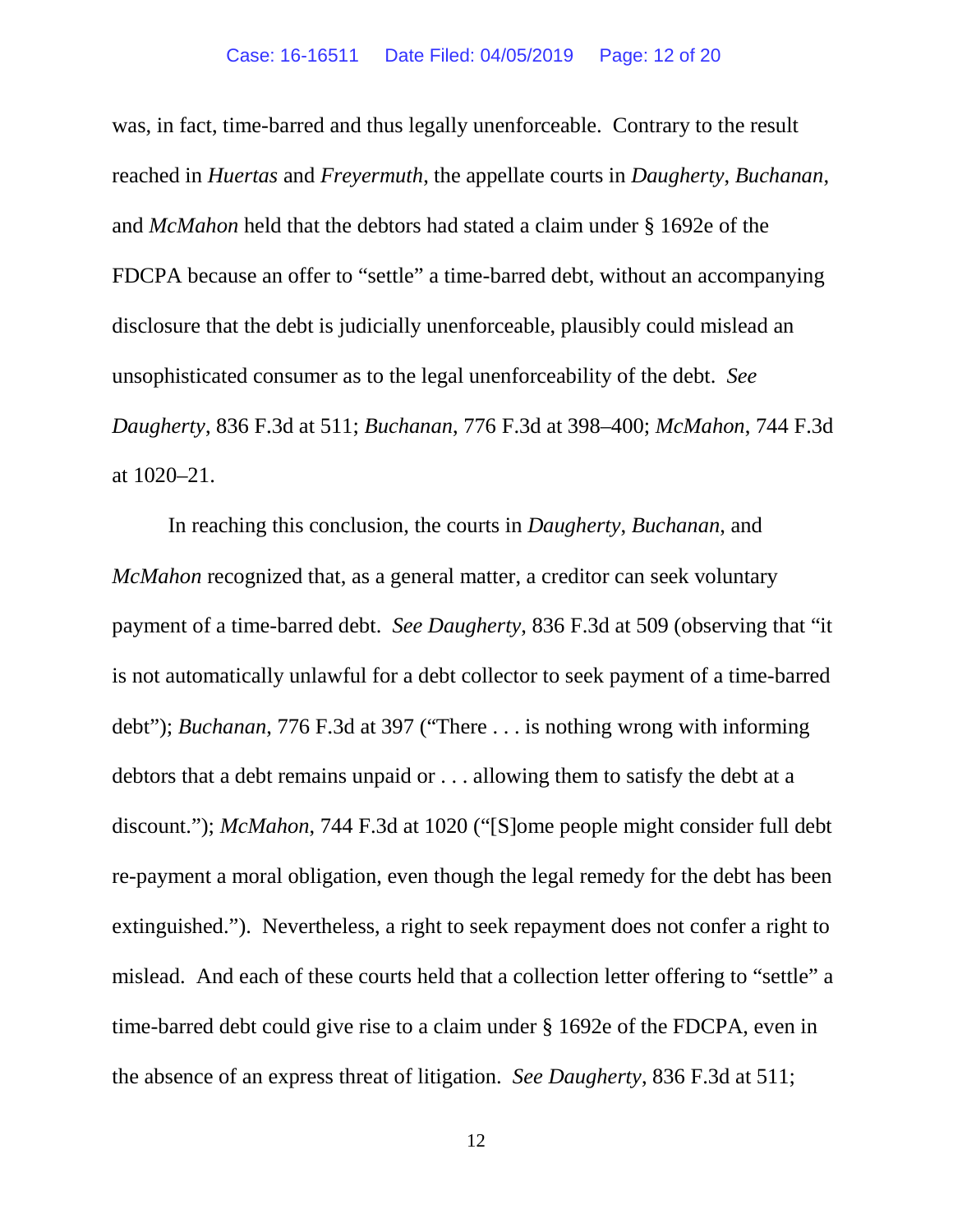*Buchanan*, 776 F.3d at 399–400; *McMahon*, 744 F.3d at 1020. Their reasoning is

summed up by the Fifth Circuit's statement in *Daugherty* that:

While it is not automatically unlawful for a debt collector to seek payment of a time-barred debt, a collection letter violates the FDCPA when its statements could mislead an unsophisticated consumer to believe that her time-barred debt is legally enforceable, regardless of whether litigation is threatened.

*Daugherty*, 836 F.3d at 509.

Further, notwithstanding its prior decision in *Huertas*, the Third Circuit recently has adopted the rationale of *Daugherty*, *Buchanan*, and *McMahon. See Tatis v. Allied Interstate*, *LLC*, 882 F.3d 422, 428–30 (3d Cir. 2018). The plaintiff in *Tatis* asserted a claim under § 1692e of the FDCPA based on a letter she received from a debt collector offering to settle a time-barred consumer debt, but failing to disclose that the debt was legally unenforceable. *See id.* at 425. Relying primarily on *Huertas*, the district court dismissed the claim pursuant to Rule 12(b)(6) because the letter did not include a threat of legal action. *See id.* at 426. Reversing and ruling based on the reasoning set forth in *Daugherty*, *Buchanan*, and *McMahon*, the Third Circuit held that a collection letter "may run afoul of the FDCPA by misleading or deceiving debtors into believing they have a legal obligation to repay time-barred debts even when the letters do not threaten legal action." *Id.* at 428. Explaining its implicit disavowal of *Huertas*, the *Tatis* court stated: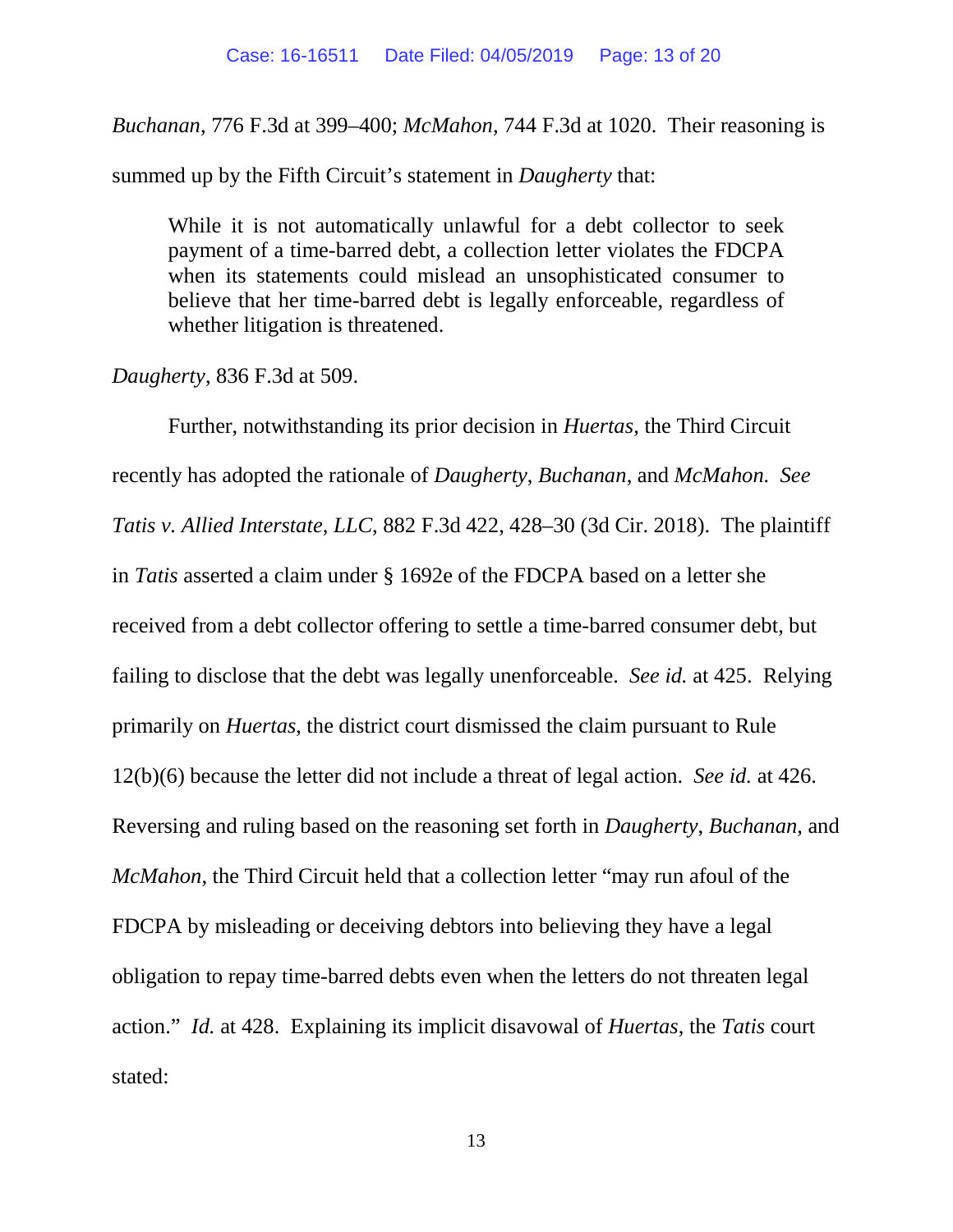*Huertas* stands for the proposition that debt collectors do not violate [the specific prohibition found in] 15 U.S.C.  $\S$  1692e(2)(A) when they seek voluntary repayment of stale debts, so long as they do not threaten or take legal action. But the FDCPA sweeps far more broadly than the specific provision found in § 1692e(2)(A). It prohibits "*any* false, deceptive, *or misleading representation*" associated with debtcollection practices.

*Id.* (emphasis in original). As to the FDCPA's general prohibition of any false, deceptive, or misleading representation, *Tatis* held that the plaintiff had established a plausible violation by pleading that she had received a collection letter offering to settle her debt but failing to disclose that this time-barred debt was legally unenforceable. *Tatis*, 882 F.3d at 430.

We are persuaded by the reasoning of *Daugherty*, *Buchanan*, and *McMahon*—and, most recently, *Tatis*. We likewise conclude that with regard to a collection letter seeking payment on a time-barred debt, an express threat of litigation is not required to state a claim for relief under § 1692e so long as one can reasonably infer an implicit threat. This holding finds support both in the plain language of § 1692e and in a common-sense application of the least-sophisticated consumer standard in the Rule 12(b)(6) context. *See Tatis*, 882 F.3d at 429 (observing that "[c]ommon sense, our case law, and traditional tools of statutory interpretation foreclose" a construction of the FDCPA to "require a threat of legal action" under these circumstances).As quoted above, § 1692e specifically prohibits a debt collector not only from threatening to take any action "that cannot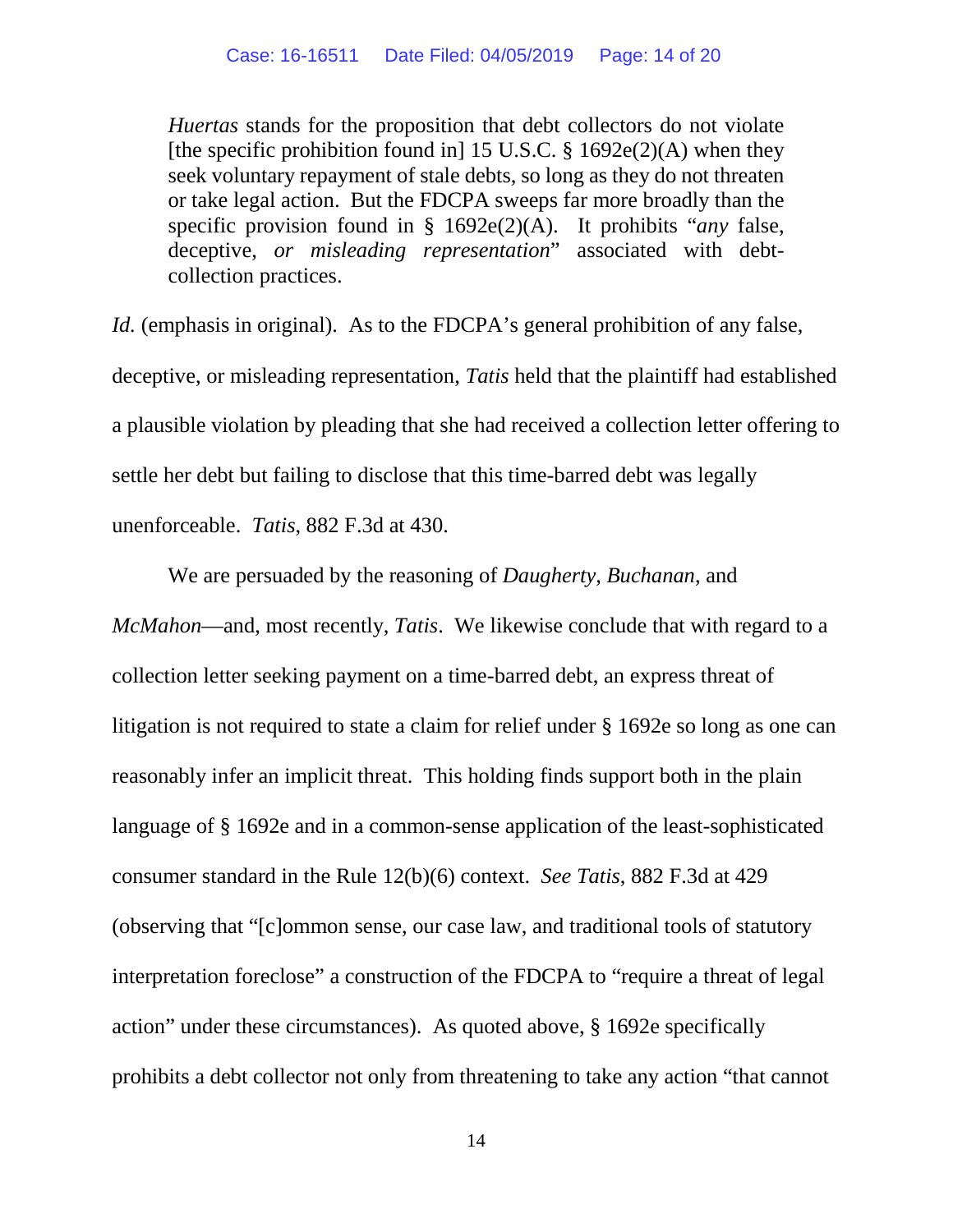legally be taken" (i.e., threatening litigation on a time-barred debt) but also from misrepresenting the "legal status" of a debt. 15 U.S.C. § 1692e(2)(A), (5). More broadly, § 1692e prohibits a debt collector from making "*any* false, deceptive, or misleading representation" in a collection letter. *Id.* § 1692e (emphasis added).

In their motion to dismiss under Rule 12(b)(6), Defendants argue that, as a matter of law, the particular representation at issue in the collection letter would not mislead or deceive an unsophisticated consumer as to the legal status of, or the legal ramifications of non-payment on, a time-barred debt. In examining this argument in a motion to dismiss context, the question is whether it is *plausible* that a reasonable jury could find that this representation would so mislead an unsophisticated consumer. *See Iqbal*, 556 U.S. at 678 ("To survive a motion to dismiss, a complaint must contain sufficient factual matter, accepted as true, to state a claim to relief that is plausible on its face." (internal quotation marks omitted)); *LeBlanc*, 601 F.3d at 1195–97 (a court may decide this question as a matter of law only if there is no basis for a reasonable jury to conclude that a consumer would be deceived or misled). The language of the present collection letter contains an offer to "resolve" a time-barred debt, combined with a deadline to accept the reduced-payment offer and a warning that the offer might not be renewed if payment is not timely made. We conclude that this language, taken in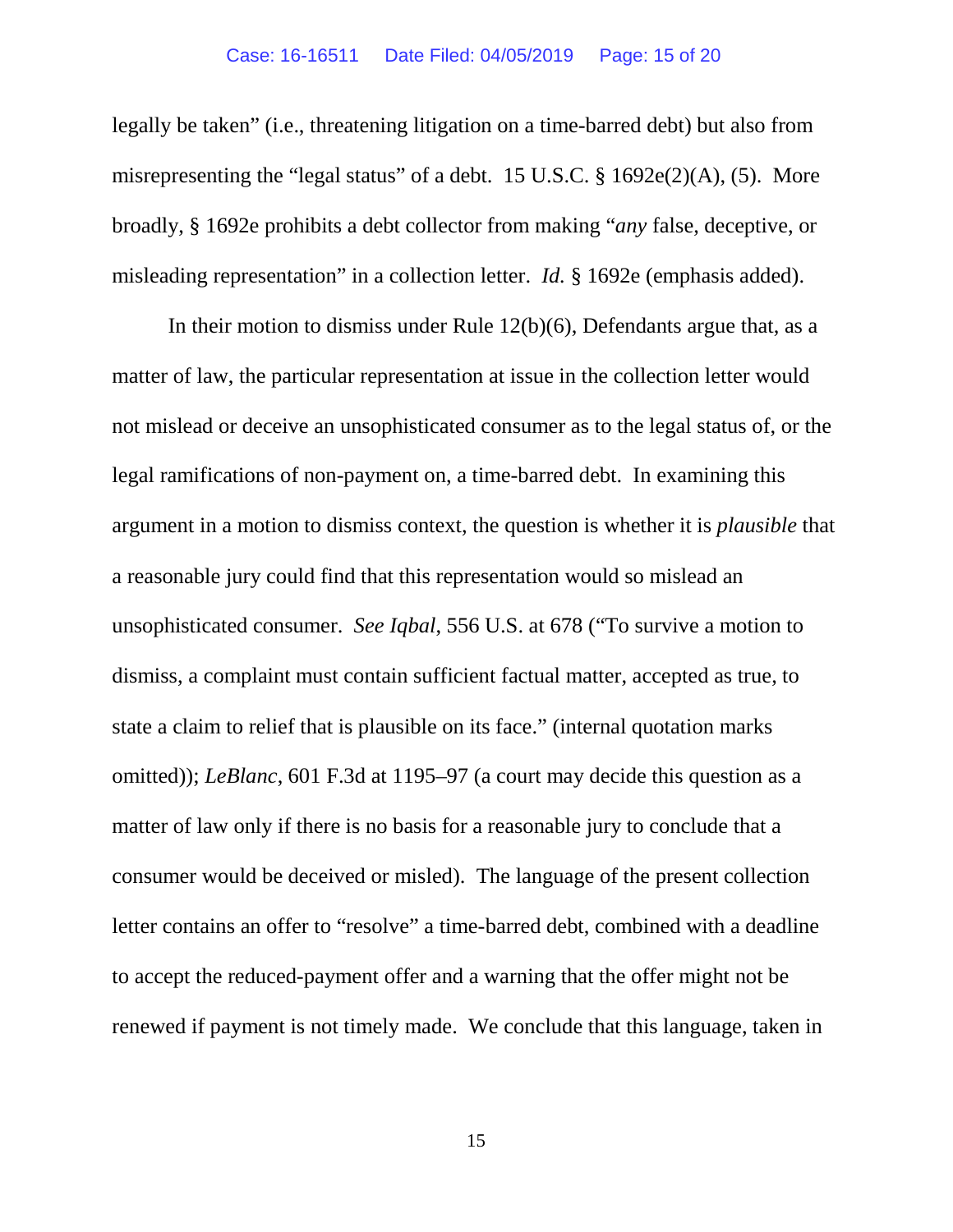its entirety, could plausibly deceive or mislead an unsophisticated consumer as to the legal status of the debt, even in the absence of an express threat of litigation.

Further, we are not persuaded that this case is materially distinguishable from *Daugherty*, *Buchanan*, and *McMahon* merely because the letter Plaintiff received offers to "resolve" the referenced time-barred debt rather than "settle" it. Despite the slight semantic difference, it still is plausible that the letter Plaintiff received would leave an unsophisticated consumer with the same general—and inaccurate—impression as did the letters at issue in *Daugherty*, *McMahon*, and *Buchanan*. That is, by urging the debtor to "take advantage" of the offer, the letter might have caused an unsophisticated consumer to mistakenly believe that the debt was legally enforceable and that he had something to gain by accepting the offer, or to lose by declining it. In fact, the letter reinforces this impression by announcing a deadline, thus creating some urgency for the debtor to accept the offered terms by making payment. In this regard, the letter states that payment "must be received in our office no later than 5/31/2015" and that Defendants are "not obligated to renew" the offer. As Plaintiff points out, an unsophisticated reader might conclude from this language that he is being presented with an ultimatum, and that failure to make payment within the required time frame would result in negative consequences, such as legal action.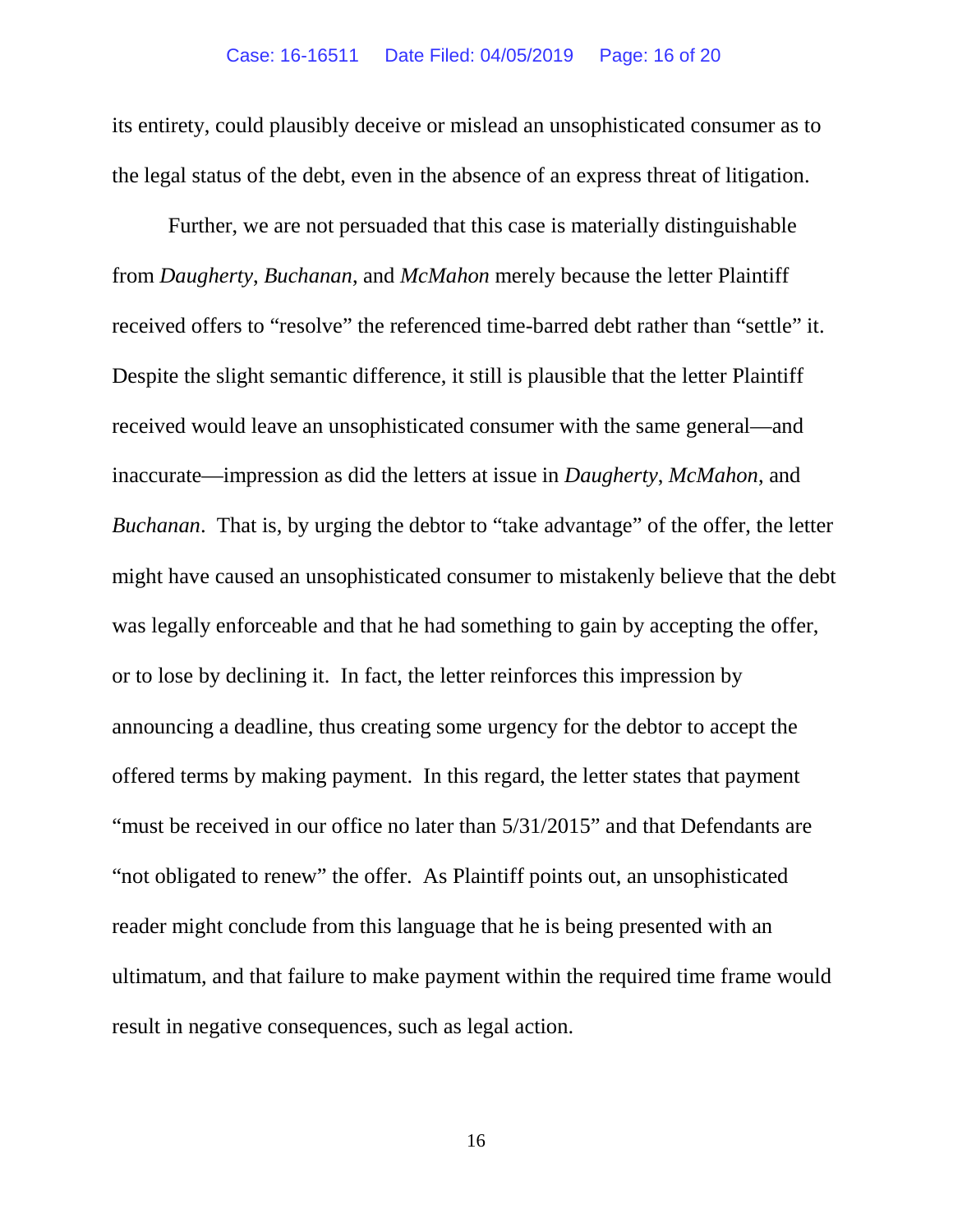Finally, we disagree that our holding in this case will require debt collectors to give legal advice to debtors, as Defendants argue. Essentially, Defendants argue that by permitting Plaintiff's case to go beyond the pleading stage, we put debt collectors in the untenable position of having to analyze and advise debtors as to the merits of any potential statute of limitations defense. Whether or not that concern might be valid in some situations, the suggestion that Defendants would have had to conduct any legal analysis to determine whether the debt in this case was time-barred seems a bit disingenuous. After all, Defendants were aware of the status of Plaintiff's debt when they purchased it, presumably at a heavily discounted price that accounted for the fact that its legal enforcement is barred by the statute of limitations. But in any event, the court in *Buchanan* specifically and adequately addressed the concern raised by Defendants, explaining that:

[I]f a debt collector is unsure about the applicable statute of limitations, it would be easy to include general language about that possibility, correcting any possible misimpression by unsophisticated consumers without venturing into the realm of legal advice.

*Buchanan*, 776 F.3d at 400 (internal quotation marks and citation omitted). And in fact, Defendant LVNV has, subsequent to the letter it sent to Plaintiff in this case, incorporated such language into its collection letters. *See Shields v. J.C. Christensen & Assoc.*, *Inc.*, 2017 WL 1106085, at \*1 (S.D. Ind. Mar. 24, 2017) (quoting the following language from a recent LVNV collection letter: "The law limits how long you can be sued on a debt. Because of the age of your debt,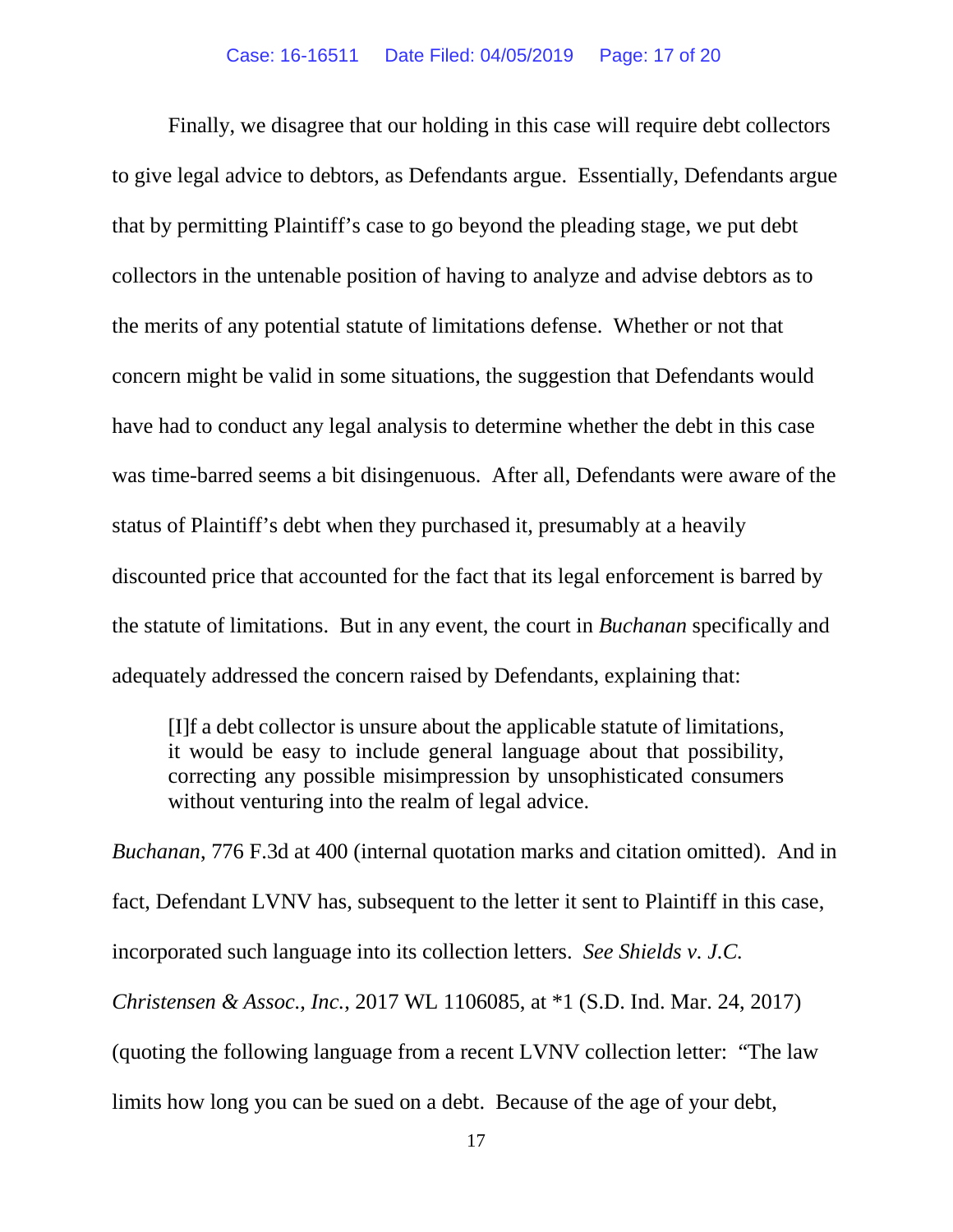LVNV Funding LLC will not sue you for it, and LVNV Funding LLC will not report it to any credit reporting agency." (internal quotation marks omitted)).

In short, it is at least plausible that the collection letter Defendants sent to Plaintiff would have been "false, deceptive, or misleading" to the "least sophisticated" recipient of the letter, in violation of § 1692e of the FDCPA. As Plaintiff has thus stated a claim for relief under § 1692e of the FDCPA, the district court's order dismissing Plaintiff's § 1692e claim pursuant to Rule 12(b)(6) is **REVERSED**.

## **B. Attempting to collect on time-barred debt is not a** *per se* **unfair or unconscionable practice that automatically violates § 1692f of the FDCPA.**

Although we find that Plaintiff has stated a plausible claim that Defendants' collection letter was misleading under § 1692e, we reject Plaintiff's claim that the general practice of attempting to collect on time-barred debt is *per se* unfair or unconscionable in violation of 1692f of the FDCPA. The only legal support Plaintiff offers for this argument is the Seventh Circuit's recent opinion in *Pantoja v. Portfolio Recovery Associates*, *LLC*, 852 F.3d 679, 684 (7th Cir. 2017). In *Pantoja*, the Seventh Circuit reiterated its decision in *McMahon* that an unsophisticated consumer could potentially be misled by a letter seeking collection on a time-barred debt. *See id.* Then, thinking out loud, the court briefly expressed some thoughts about the practice of collecting on time-barred debt, observing that: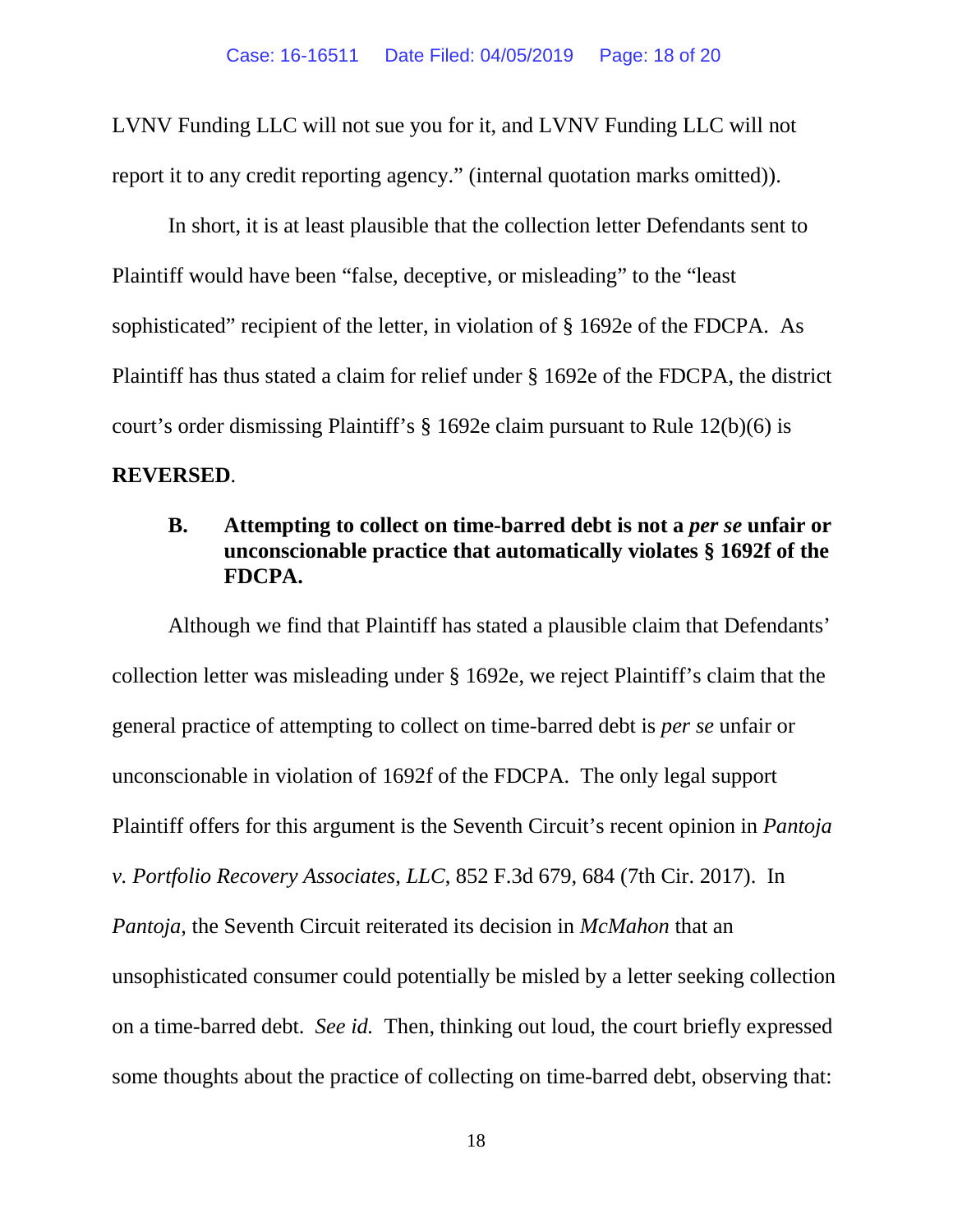[T]he opportunities for mischief and deception, particularly when sophisticated parties aim carefully crafted messages at unsophisticated consumers, may well be so great that the better approach is simply to find that any such efforts violate the FDCPA's prohibitions on deceptive or misleading means to collect debts, § 1692e, and on "unfair or unconscionable means" to attempt to collect debts, § 1692f.

*Id.* Ultimately, however, the *Pantoja* Court never articulated such a general prohibition, noting that: (1) the plaintiff had not argued for it and (2) the case could be decided on narrower grounds. *Id.* 

The Seventh Circuit's observations in *Pantoja* notwithstanding, courts generally have recognized that the FDCPA does not impose a bright-line rule prohibiting debt collectors from attempting to collect on time-barred debt. *See Daugherty*, 836 F.3d at 509 (noting that "it is not automatically unlawful for a debt collector to seek payment of a time-barred debt"); *Buchanan*, 776 F.3d at 397 ("Legal defenses are not moral defenses, however. And a creditor remains free, in the absence of a bankruptcy order or something comparable preventing it from trying to collect the debt, to let the debtor know what the debt is and to ask her to pay it."). *Pantoja* does not offer adequate justification for upending that general rule, nor does Plaintiff suggest any alternative ground for finding that Defendants engaged in an "unfair or unconscionable" debt collection practice in violation of § 1692f of the FDCPA. Accordingly, the Court affirms the district court's dismissal of Plaintiff's claim under § 1692f.